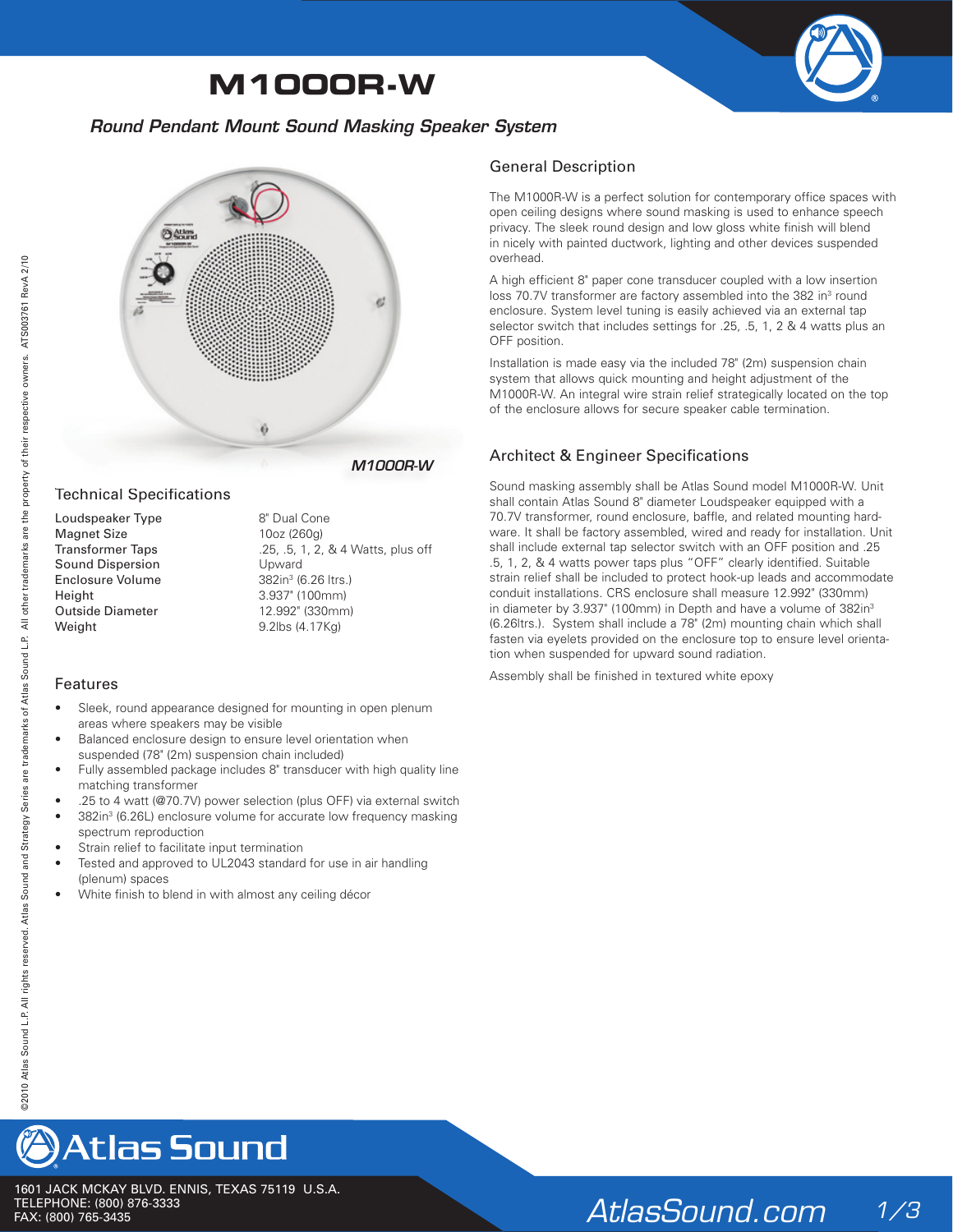## **M1000R-W Sensitivity**





1601 JACK MCKAY BLVD. ENNIS, TEXAS 75119 U.S.A. TELEPHONE: (800) 876-3333